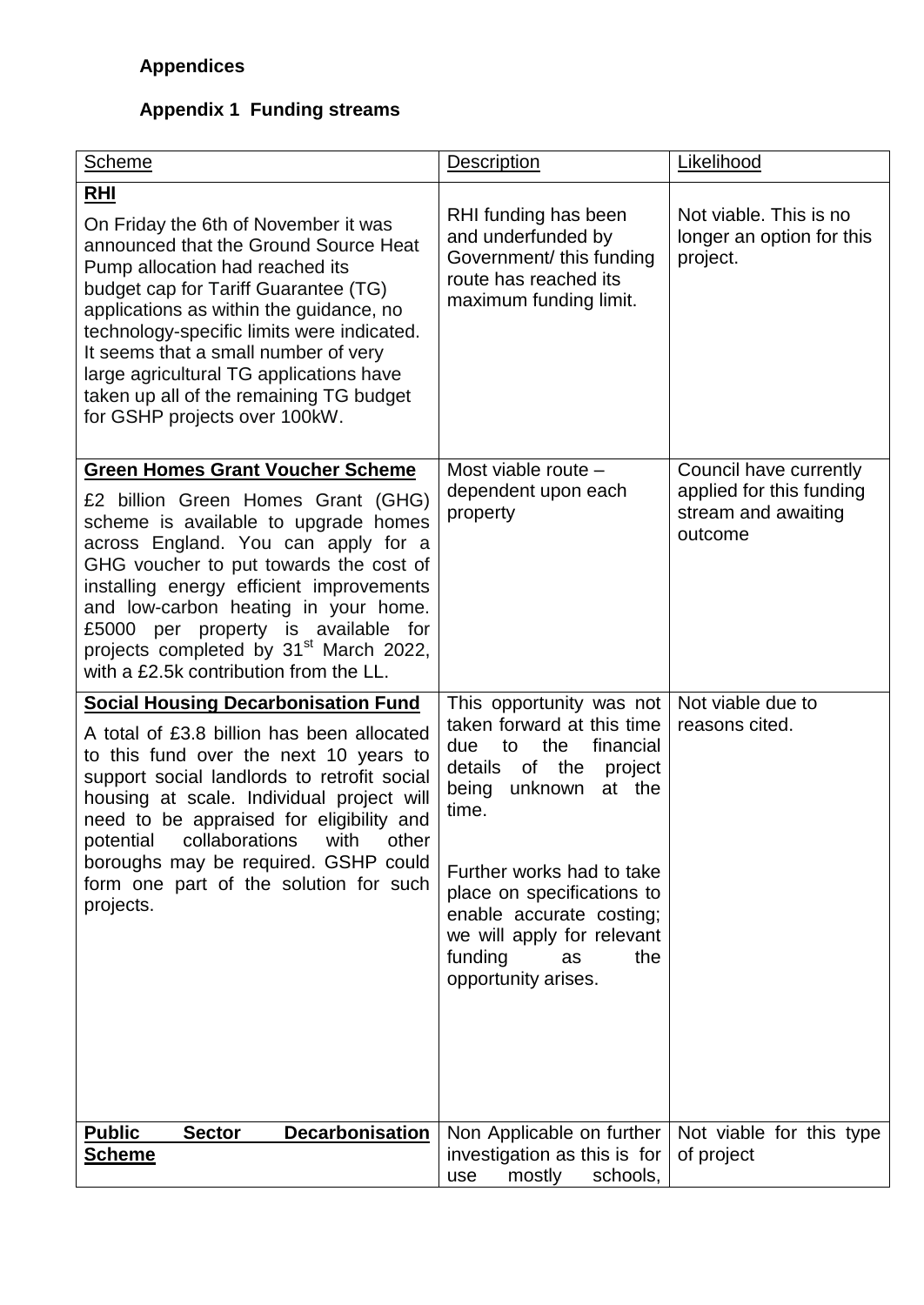| A £1 billion fund available for capital<br>energy efficiency and heat<br>decarbonisation opportunities across non-<br>domestic public sector buildings for up to<br>100% of project costs. Whilst this cannot<br>be applied to social housing it does<br>represent an opportunity to bid for other<br>public buildings. Projects need to be<br>completed by 31 <sup>st</sup> March 2021. | public buildings so not<br>able to draw down on<br>this.                                                                                                                          |                                                                                                                                                                                 |
|------------------------------------------------------------------------------------------------------------------------------------------------------------------------------------------------------------------------------------------------------------------------------------------------------------------------------------------------------------------------------------------|-----------------------------------------------------------------------------------------------------------------------------------------------------------------------------------|---------------------------------------------------------------------------------------------------------------------------------------------------------------------------------|
| <b>Clean Heat Grant</b>                                                                                                                                                                                                                                                                                                                                                                  | The Clean Heat Grant is                                                                                                                                                           | <b>Potential for a</b>                                                                                                                                                          |
| The Clean Growth Strategy                                                                                                                                                                                                                                                                                                                                                                | a government-proposed<br>scheme to deliver grants                                                                                                                                 | retrospective<br>submission                                                                                                                                                     |
| The Clean Heat Grant is part of a bigger<br>Clean Growth Strategy, which was first<br>published in 2017. The idea of the<br>strategy is to decarbonise the UK's heat<br>and phase out high-carbon fossil fuel<br>installations in the 2020s for off-gas<br>properties.                                                                                                                   | of up to £4,000<br>towards heat<br>pump installations in UK<br>households. The scheme<br>is currently being<br>consulted upon and is<br>proposed to replace<br>the Renewable Heat | There may be a<br>possibility at the point of<br>commissioning that we<br>may be eligible for the<br>CHG.<br>We have been advised                                               |
| Scheduled for commencement in 2022<br>the CHG is the governments successor<br>scheme to the RHI.                                                                                                                                                                                                                                                                                         | Incentive (RHI) from April<br>2022 to March 2024. <sup>1</sup>                                                                                                                    | to keep commissioning<br>documents and present<br>them retrospectively.                                                                                                         |
| Under recent consultations the<br>government have indicated the possibility<br>of an upfront capital grant of up to £4000<br>per property installed with a new heat<br>pump. We await detailed outline of<br>eligibility and funding application process<br>in due course.                                                                                                               |                                                                                                                                                                                   | As with all initiatives like<br>this we will need to<br>provide evidence - and<br>see if we can draw<br>down retrospectively<br>once consultation/ grant<br>conditions/scope is |
| What is the aim of the Clean Heat<br>Grant?                                                                                                                                                                                                                                                                                                                                              |                                                                                                                                                                                   | confirmed.                                                                                                                                                                      |
| By supporting consumers through the<br>scheme, the government aims to address<br>the barrier of upfront costs of low-carbon<br>technologies, to help the UK meet its<br>2050 net-zero emissions target. The<br>proposal also indicates that the scheme<br>will provide targeted support following the<br>RHI.                                                                            |                                                                                                                                                                                   |                                                                                                                                                                                 |
| Will the grant replace the Domestic<br>RHI?                                                                                                                                                                                                                                                                                                                                              |                                                                                                                                                                                   |                                                                                                                                                                                 |
| Yes. According to government, the<br>proposed scheme will allow transition<br>from the Domestic RHI. The Domestic<br>RHI has been extended to 31st March                                                                                                                                                                                                                                 |                                                                                                                                                                                   |                                                                                                                                                                                 |